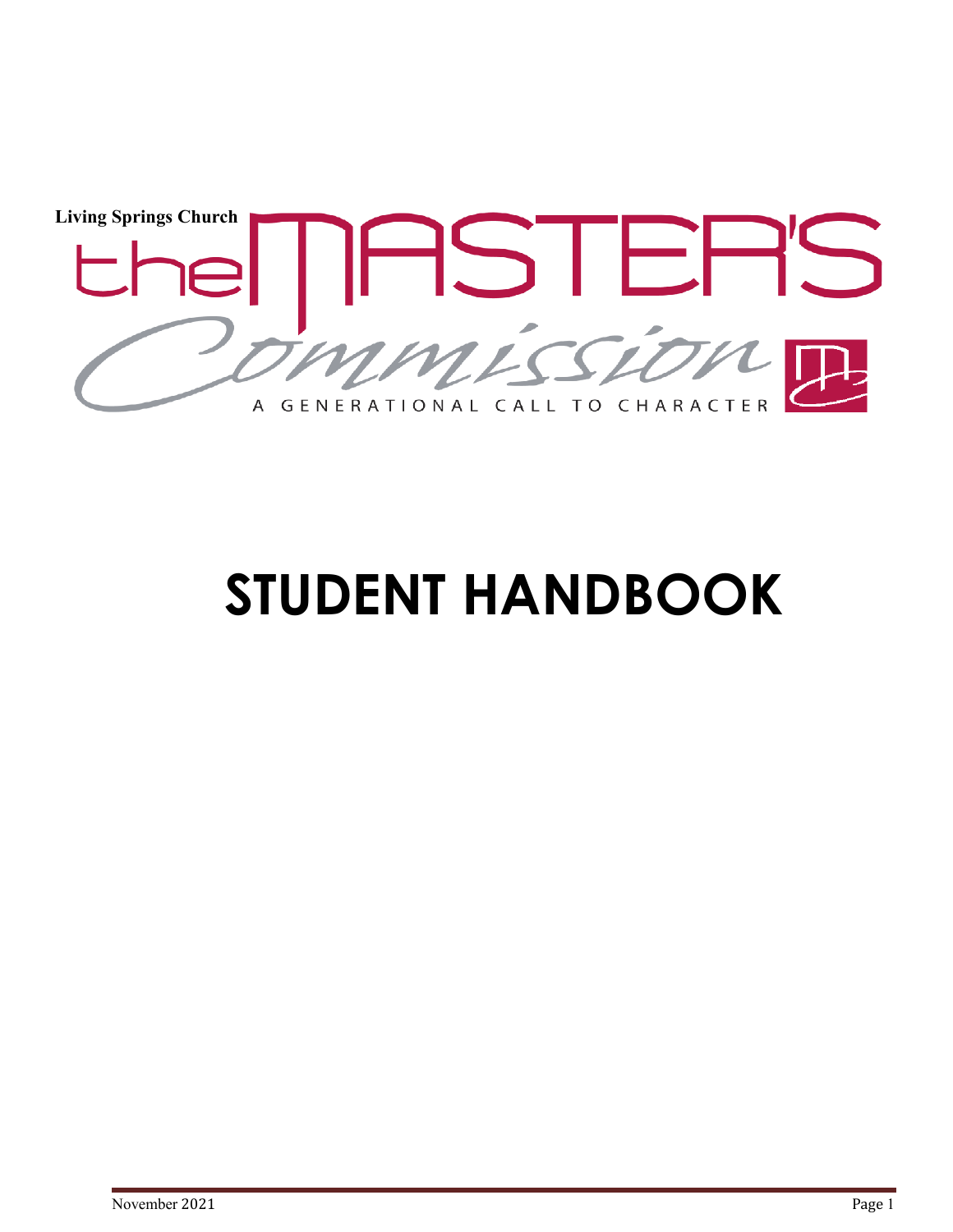# **THE MASTER'S COMMISSION**

#### **Introduction**

It is the conviction of the ministry and members of Living Springs Church that there is only One Master who calls us to His Commission. The Master is Jesus, the Son of God, our Lord and Savior. His Commission commands us to "go and make disciples of all nations, baptizing them in the name of the Father, the Son, and the Holy Spirit, and teaching them to obey everything I have commanded you." (Matthew 28:19)

Students who have chosen to enter the Master's Commission are choosing to dedicate in a special way one year of their lives to God. It is our fervent prayer that they will take their place in the body of Christ to join in the work of the Great Commission. May it be said of them that they are "…vessels of honor, sanctified, useful to the Master, prepared for every good work." (2 Tim 2:21) This is truly the Master's Commission!

## **B Goals for Master's Commission Graduates**

- A Christ–centered lifestyle rather that a self-centered one.
- To have an undistracted relationship with the Lord that is real, life-giving, intimate, and daily.
- To have a love for God's Word.
- To be equipped in basic theology through Bible Classes.
- To encourage expressive worshippers who will develop worship as a lifestyle.
- To have a conviction and a desire to represent the Lord accurately in every situation.
- To have a correct view of whom God is as a loving, caring father and as a ruling king.
- To know who they are in Christ and to have the freedom to walk in that authority.
- To fully understand the unconditional love and acceptance of God.
- To discover and mature spiritual gifts and learn to rely on the power of the Holy Spirit.
- Prayer to develop a strong prayer life.
- To have the heart of a servant leader.
- To have a vision and revelation of joining generations together, and generational transfer so as to further the purposes of God on the earth.
- To be transformed more into the image and character of Christ.
- To be self- examining through biblical lenses.
- To become a self-disciplined person and to deal with procrastination, apathy, and laziness. To have a godly work ethic with a pursuit of excellence.
- To understand the Christian worldview and to be equipped to apply it to current issues in our world.
- To be able to speak effectively, equipped to share the Gospel message, personal testimony, and teach biblical truths. To have practical ministry experience.
- To build a biblical foundation into their lives from which they can launch into their God given purpose.
- To be trained and equipped to be leaders of people.
- To desire to give their heart continually to the Lord and to have a submissive attitude towards the leaders He brings in their lives.
- To have a desire to be a reformer and problem solver in our culture and our world.
- To develop a strong prayer life through spending time in the Prayer Center once a week.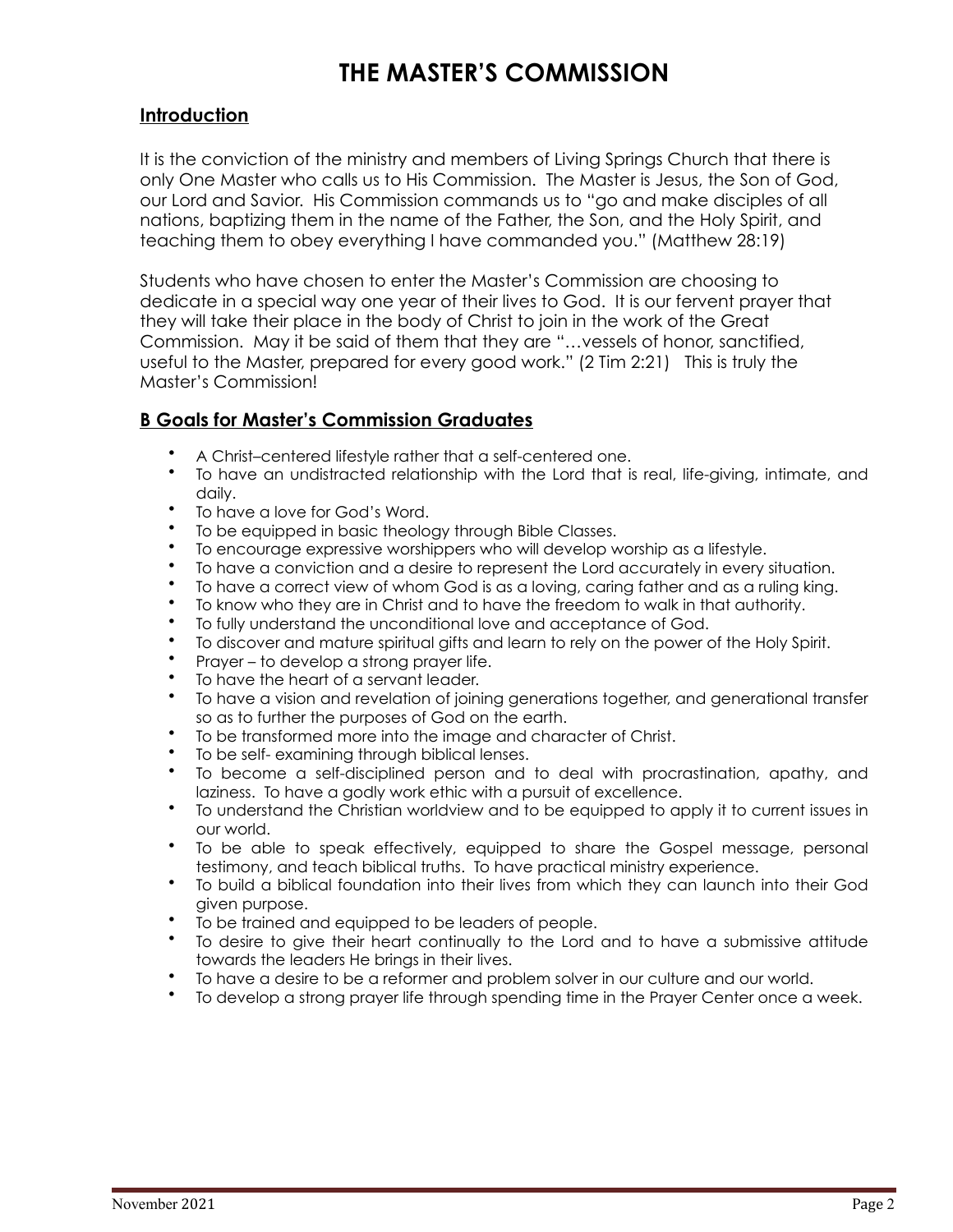### **C Schedules**

Start Date: Tuesday September 21st, 6-9pm.

#### **1. September to November and January to June:**

Tuesday Schedule:

- $\geq 6:00 7:00$  p.m. Devotions and Prayer
- $> 7:00 9:00$  p.m. Class Time

Evening Schedule:

➢ Homework, Ministry Assignments, Correspondence Classes

Sunday Schedule (January to April)(along with MC Class Tuesday evenings):  $\triangleright$  Married For Life  $*$ 

Weekend Schedule (Depending on Weekend):

 $\triangleright$  Ministry Assignments, involvement in weekend services

#### **2. June 2022 (TBC):**

Tuesday Schedule:

- $\geq$  6:00 7:00 p.m. Devotions and Prayer
- $> 7:00 9:00$  p.m. Class Time

#### **3. July and August (2022):**

Tuesday Schedule:

- $\geq 6:00 7:00$  p.m. Devotions and Prayer
- $\geq 7:00 9:00$  p.m. Class Time

**\* Married students will take the 13 week Married for Life course starting in January if they have not had the opportunity previously. (TBC)**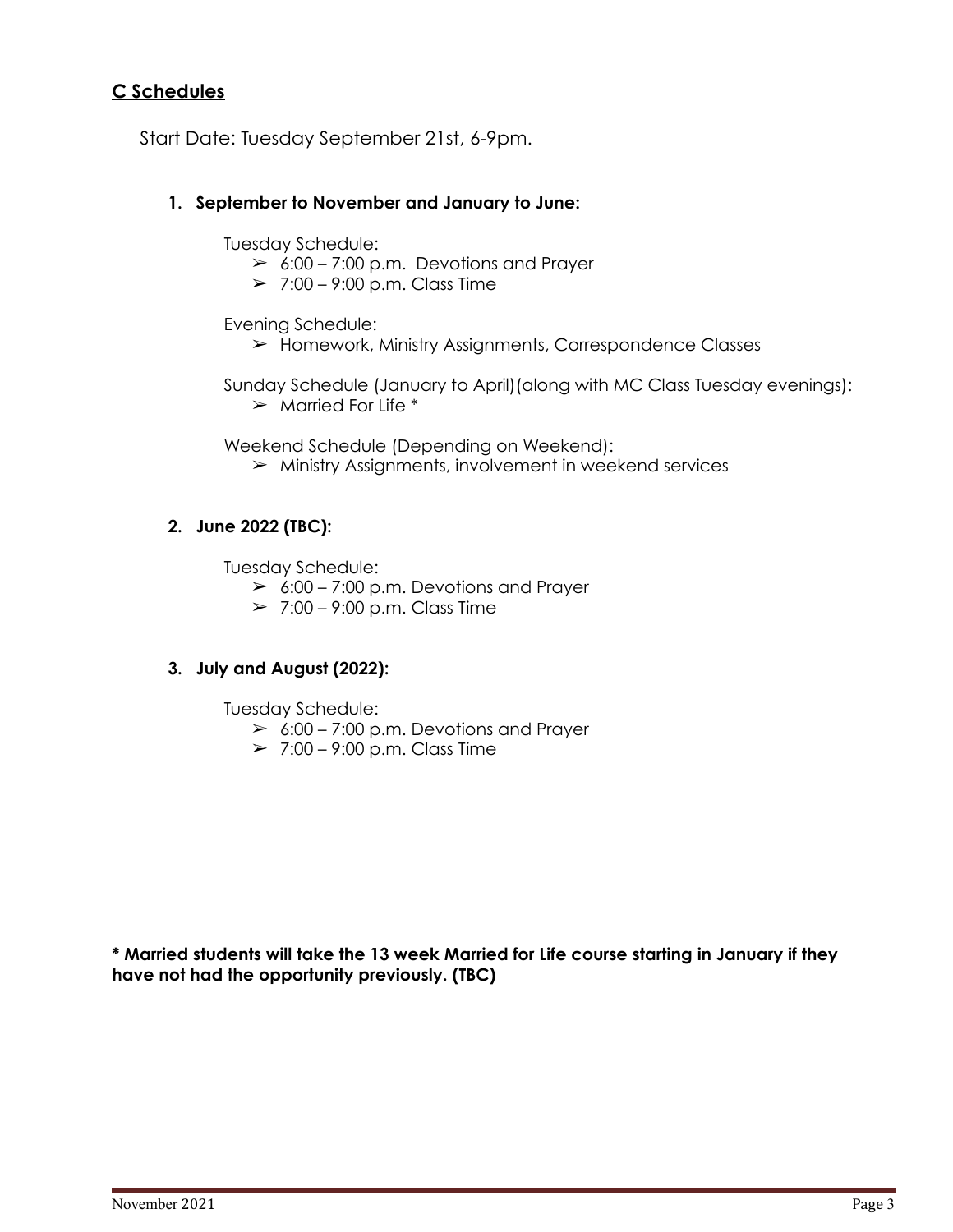## **D. COURSE CURRICULUM**

The Master's Commission is designed to develop in each student the spiritual maturity and character necessary to become servant-leaders. The students' relationship with the Lord will grow as they learn who He is, and who they are in light of a holy and loving God who is their Father.

#### **The general course involves:**

- 1. Reading the entire New Testament (year 1) and the Old Testament (year 2).
- 2. Personal Bible study with written reports.
- 3. Oral presentations by the students.
- 4. Personal application papers based on class topics.
- 5. Serving and outreach opportunities.
- 6. Serving and ministering in various churches.
- 7. Training in ministry and the arts.

#### **Some Specific Courses:**

- New Testament Survey
- **•** Spiritual Gifts & Ministry of the Holy Spirit
- Godly Leadership
- Cultural Issues
- Godly Character
- **•** Evangelism and Missions
- Worship and Worship Arts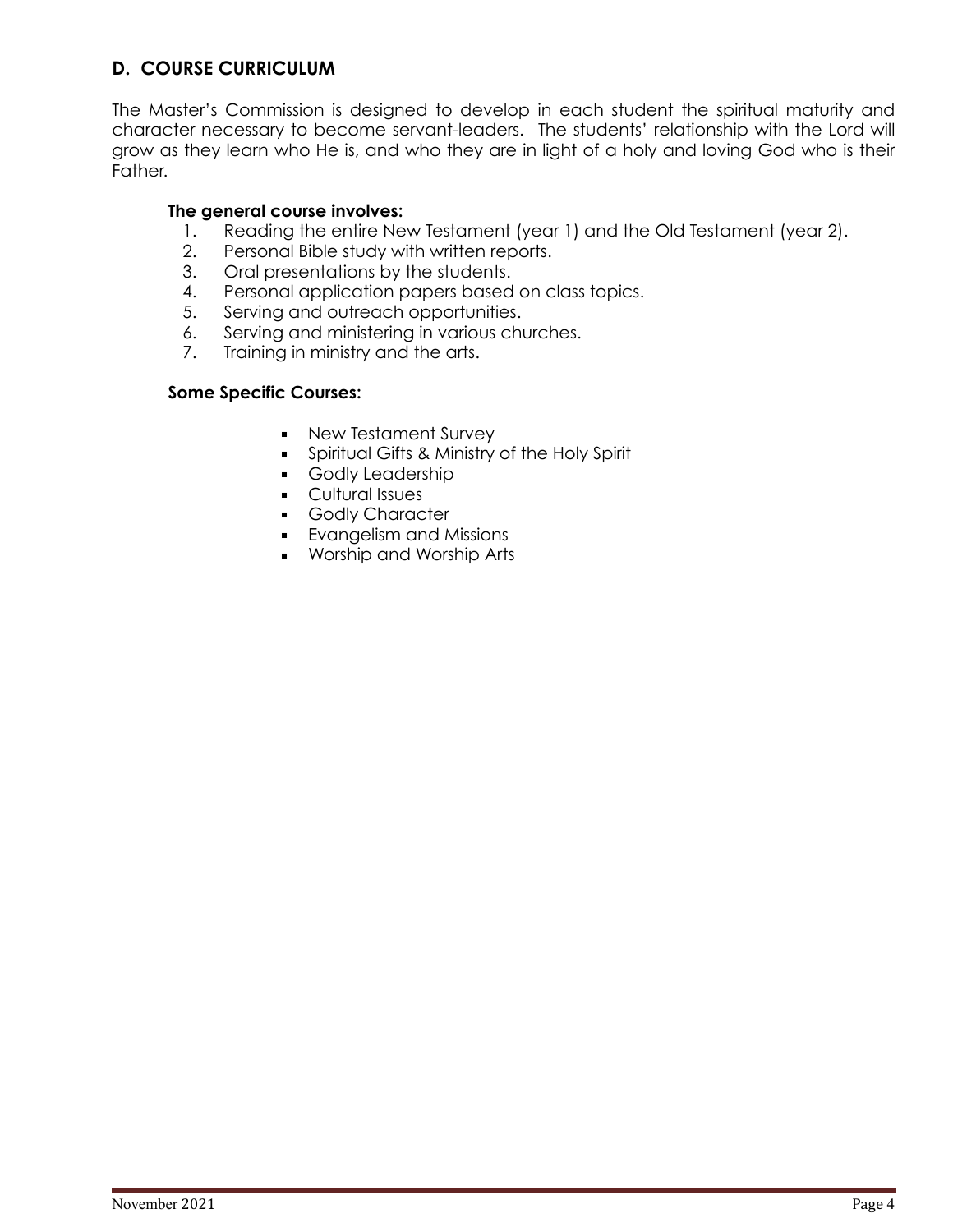## **E. OUTREACH / SERVING THE CHURCH /OTHER ACTIVITIES**

#### **1. OUTREACH VISION STATEMENT**

We believe that all followers of Christ have a responsibility to reach out and represent Him in their communities. Christ Himself commanded, "Love your neighbor as yourself." Recognizing that God did not save us just for our own sakes, we determine to lay down our lives for the sake of the lost. The leaders of our church have emphasized the need for us to break out and be enlisted in service to the community with the goals of reproducing the seed God has planted in us, penetrating our culture, and proclaiming the Lord's favor.

Above all, we seek to do the will of our Father God in reaching out to those in need. We will carry His heart for the lost as we fulfill the Great Commission and bring the Kingdom of God to the culture.

#### **2. OUTREACHES**

In our Local Community

- **Partnering with local ministry organizations.**
- **EXECT:** Being 'light' in our community through practical service.

#### And beyond

- **•** Direct ministry involvement with LSC staff
- Weekend ministry trips
- **•** Missions Trip in Year Two

#### **3. SERVING IN THE CHURCH**

There will be many opportunities to serve in a variety of different ministries that exist at LSC.

*Including:*

- Alpha
- **Young Adult Ministry**
- Children's Ministry
- **■** Youth Ministry
- **•** Married For Life
- Outreach Ministry
- Mercy Ministry
- **•** Mission's Trip in Year Two
- And More…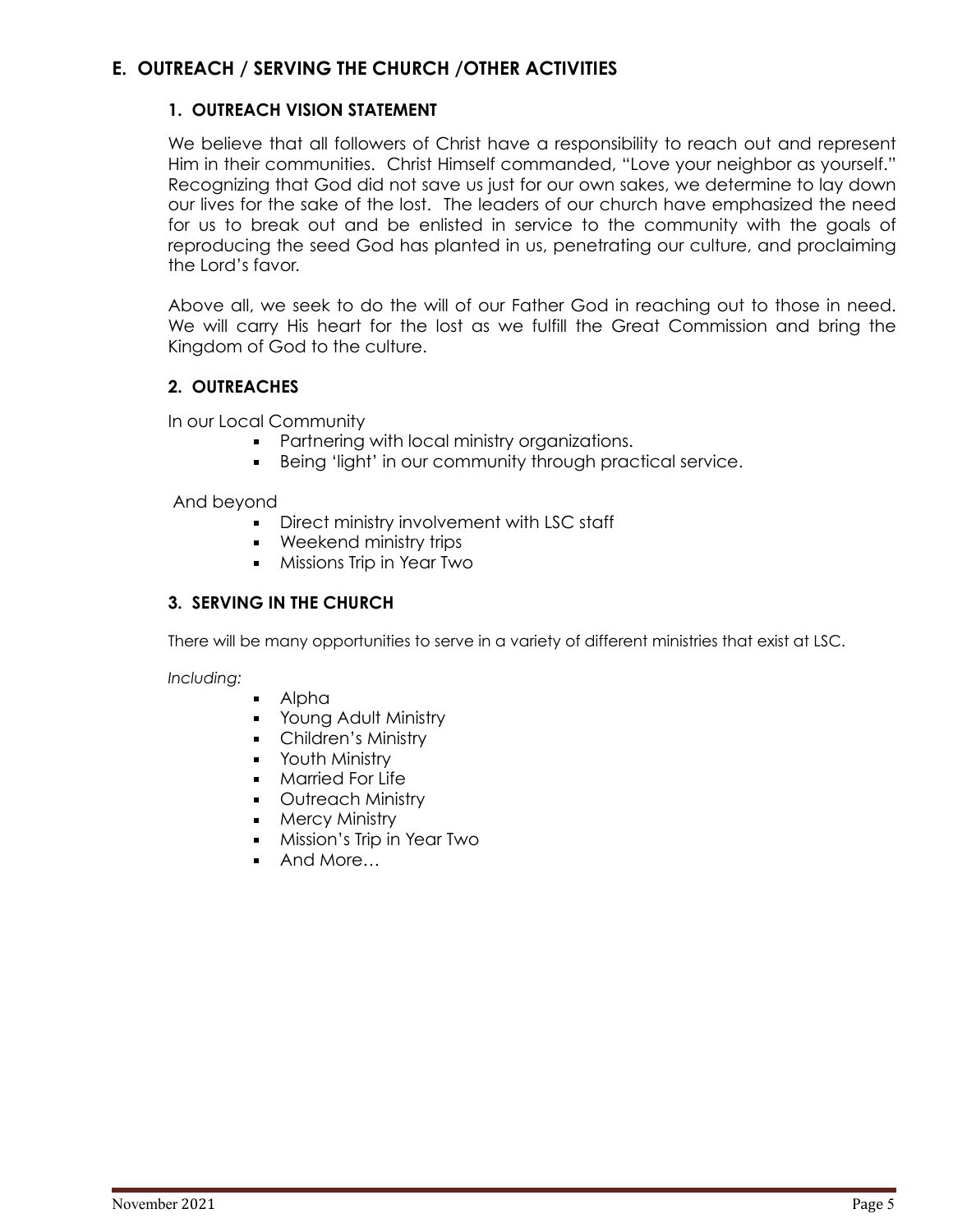## **F. Expectations**

*These expectations are purposefully designed to draw the students into the center of God's presence and to enhance their relationships with others by teaching them to show preference to one another.*

- 1. The students are to initiate the bi-weekly meeting with his/her mentor and come to each of these meetings with all their forms filled out.
- 2. The students are asked to be flexible in their availability for work or ministry assignments as needs arise. Flexibility is a key. Jesus' ministry was characterized by inconveniences. Some of the greatest miracles occurred as a result of interruptions. Being flexible opens the door to divine opportunities.
- 3. It is important that students discuss ministry commitments with their mentors. We want to work with the students to monitor involvement levels to be sure they are healthy.
- 4. Students are expected to be at least 5 minutes early for all events.
- 5. If there is a legitimate reason a student is unable to attend an event, please contact the MC staff as well as the person in charge of the event they were to serve in.
- 6. Students are asked to be committed to the Master's Commission's yearly schedule. Leave can be granted for special occasions but students and their families are asked to work around the school's schedule. The staff feels the responsibility to provide maximum opportunities for corporate growth and experience. If a student misses these growth opportunities, they find themselves lacking significant events that are part of their development.
- 7. To help maintain good health, students are encouraged to fit regular exercise into their weekly schedule.
- 8. It is the student's responsibility to complete and hand in assignments and requirements on time.
- 9. There is no gambling, drug, alcohol or tobacco use permitted at any time.
- 10. Students may use the MC computers for homework.
- 11. This is a time to saturate your life with the Lord. Therefore, we ask that the students only listen to music that glorifies the Lord and promotes worship.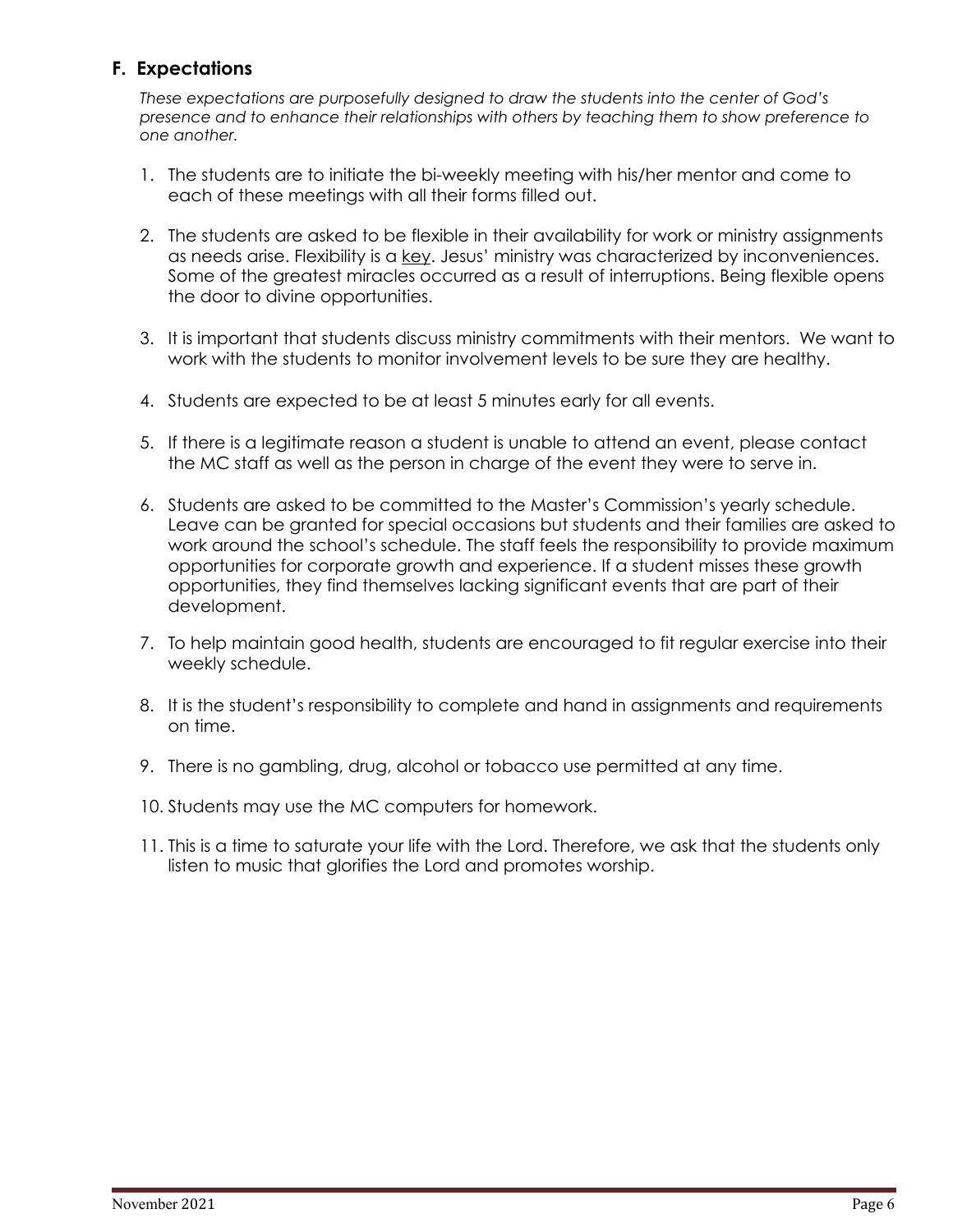## **H. DRESS GUIDELINES**

The Master's Commission students are ministers representing Jesus Christ. All dress should be modest and reflect Him. Dress reflects the condition of the heart. The students are asked to dress in a way that reflects honor to the Lord and each other.

| <b>HAIR</b>    |                                                                                                                         |
|----------------|-------------------------------------------------------------------------------------------------------------------------|
| Women          | Hairstyle and coloring must be conservative and in good taste.                                                          |
| Men            | Neat, Trimmed and Well-kept. Coloring must be conservative and in good<br>taste.                                        |
| <b>JEWELRY</b> |                                                                                                                         |
| Women          | Jewelry must be in good taste - not gaudy. Earrings are for ears only. No<br>other body piercing jewelry is acceptable. |
| Men            | Jewelry must be conservative - rings, watches, bracelets and simple neck<br>chains only.                                |

No tattoos or any other body markings may be acquired during the Master's Commission year. We may ask for a covering to be worn over certain existing tattoos.

#### **GENERAL**

Men & Women's clothing should be modest. No halter-tops or tight clothing—modest tank tops only (no spaghetti straps), skirts should be at least knee length. Modest bathing suits for men and women should be used when swimming or boating. Please be respectful when wearing hats in the church building. No hats during church services. Work attire must be modest, clean, and appropriate for the task.

#### **REMEMBER - YOU ARE A MINISTER REPRESENTING JESUS CHRIST!**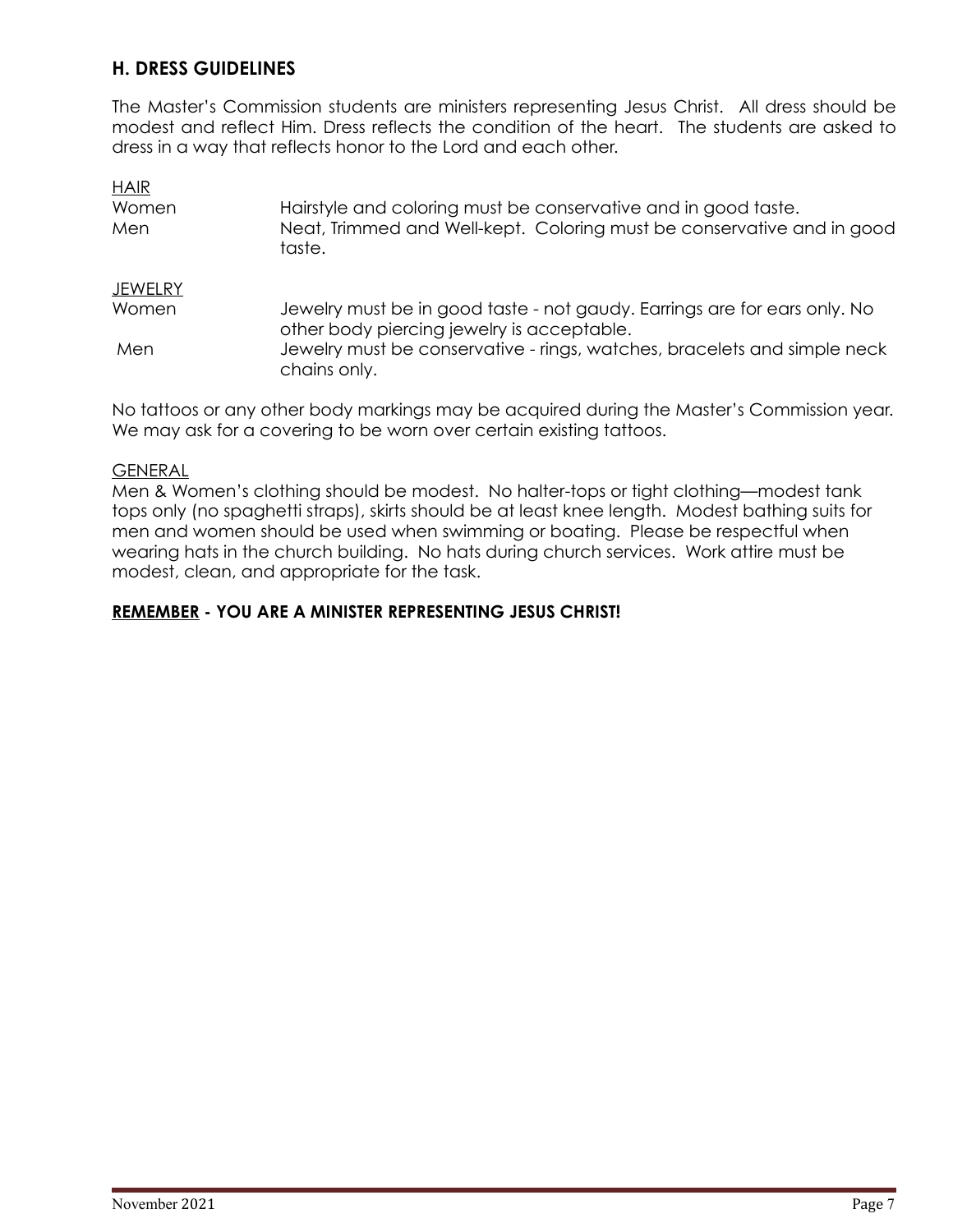## **I. RELATIONSHIP GUIDELINES**

These guidelines are to protect and strengthen your relationship with the Lord and to protect your integrity as a disciple. With these guidelines, it will be easier to maintain a more unified group of disciples. They are not intended to break up or keep you from godly relationships. Our goal this year is to secure and maintain an undistracted devotion to Christ. Therefore:

- 1. The affection shown to any one member of the Master's Commission (or anyone outside of the program) is expected to be the same as that shown to everyone else in the group.
- 2. We ask there be no riding alone in a vehicle with someone of the opposite sex, unless previously approved by the Master's Commission staff.

These guidelines apply to relationships with people either in or out of the Master's Commission. If you have any questions about these guidelines, please talk with us about it. We would be happy to explain the reasoning behind them.

## **NOTES FOR MARRIED COUPLES**

- 1. There is a discounted couple's rate
- 2. If a spouse wants to enroll the program for the year, the cost per couple is \$1,300.
- 3. All spouses are invited to every social event.
- 4. All spouses are welcome to attend devotions.
- 5. Spouses would be encouraged to be at any ministry assignment possible.
- 6. There is required attendance at Married for Life for each couple, regardless of whether they are both enrolled in Master's Commission or not.
- 7. Spouses are invited out to the Orientation and Retreat at the beginning of the program.

## **J. ITEMS NEEDED FOR ENTERING STUDENTS**

Required items for the Master's Commission year are to be obtained before Student Orientation Night.

- 1. Passport that is valid for the school year
- 2. Bible—New American Standard (NAS), New International Version (NIV), New King James Version (NKJV). Or New Living Translation (NLT)
- 3. Appropriate clothing